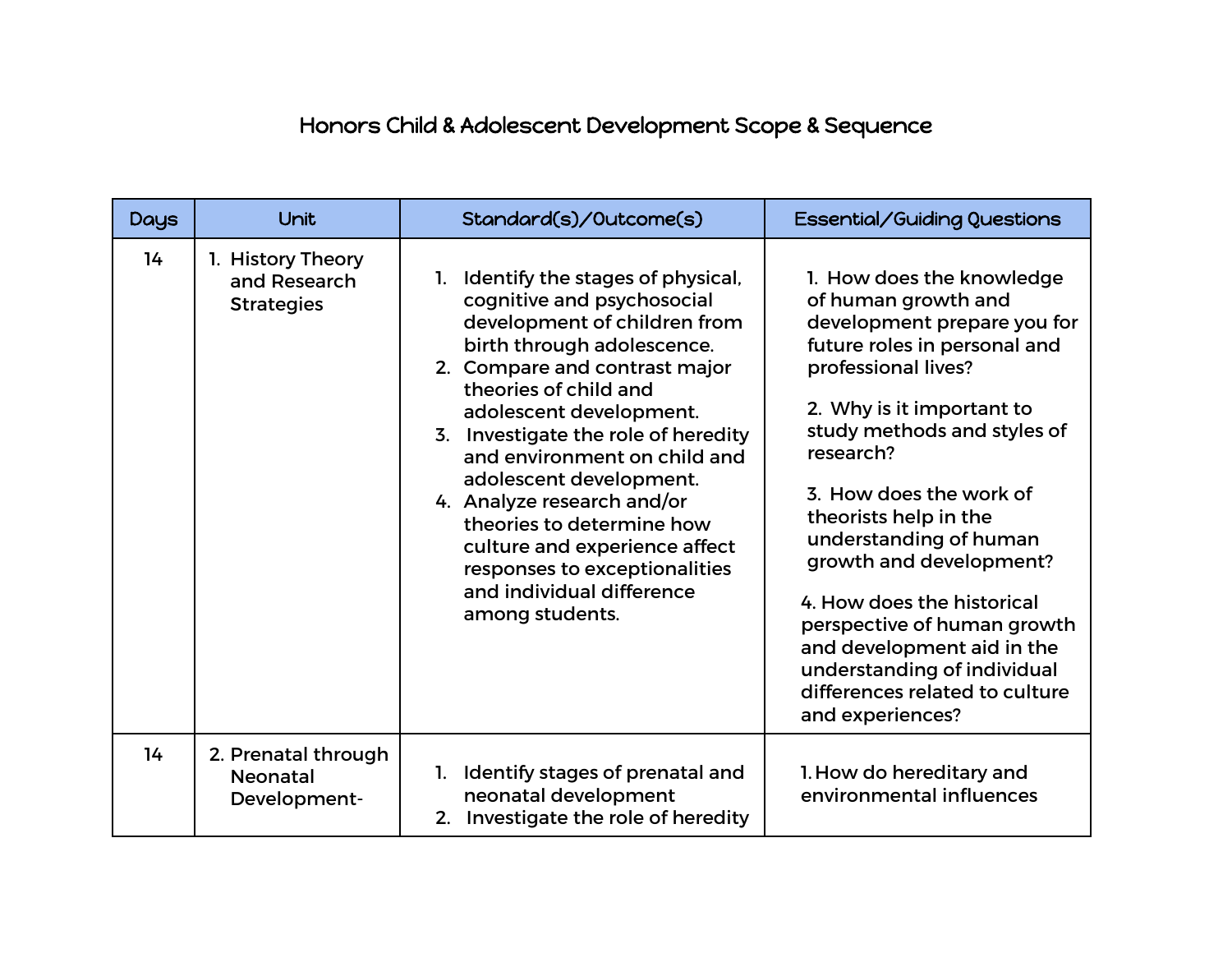|                 | <b>Biological/Enviro</b><br>nmental                   | and environment on prenatal<br>and neonatal development.<br>3. Discuss how individuals fulfill<br>family roles.<br>4. Identify contemporary family<br>and societal issues and analyze<br>their effect on human growth<br>and development.<br>5. Recognize how learning for<br>prenatal development occurs<br>throughout life.                                                                                                                                         | impact human development?<br>2. How do genetics play a role<br>in human development?<br>3. How can environmental<br>factors enhance or create risks<br>for development?<br>4. What are the unique<br>characteristics and<br>capabilities of the neonate?                                                                                                  |
|-----------------|-------------------------------------------------------|-----------------------------------------------------------------------------------------------------------------------------------------------------------------------------------------------------------------------------------------------------------------------------------------------------------------------------------------------------------------------------------------------------------------------------------------------------------------------|-----------------------------------------------------------------------------------------------------------------------------------------------------------------------------------------------------------------------------------------------------------------------------------------------------------------------------------------------------------|
| 10 <sup>°</sup> | 3. Infant<br>Development<br>4. Toddler<br>Development | Identify the stages of physical,<br>1.<br>cognitive and psychosocial<br>development of children from<br>birth through adolescence.<br>2. Identify indicators of<br>development through<br>observation.<br>3. Investigate the role of heredity<br>and environment on child and<br>adolescent development.<br>4. Discuss how individuals fulfill<br>family roles.<br>5. Identify contemporary family<br>and societal issues and analyze<br>their effect on human growth | 1. Why is it important to<br>recognize the rapid changes<br>occurring in the infant body<br>and brain?<br>2. How does application of<br>developmental theories<br>assist in meeting the needs of<br>infants and toddlers?<br>3. Why is the impact of<br>caregivers crucial to the<br>development of infants and<br>toddlers?<br>4. Why are observations a |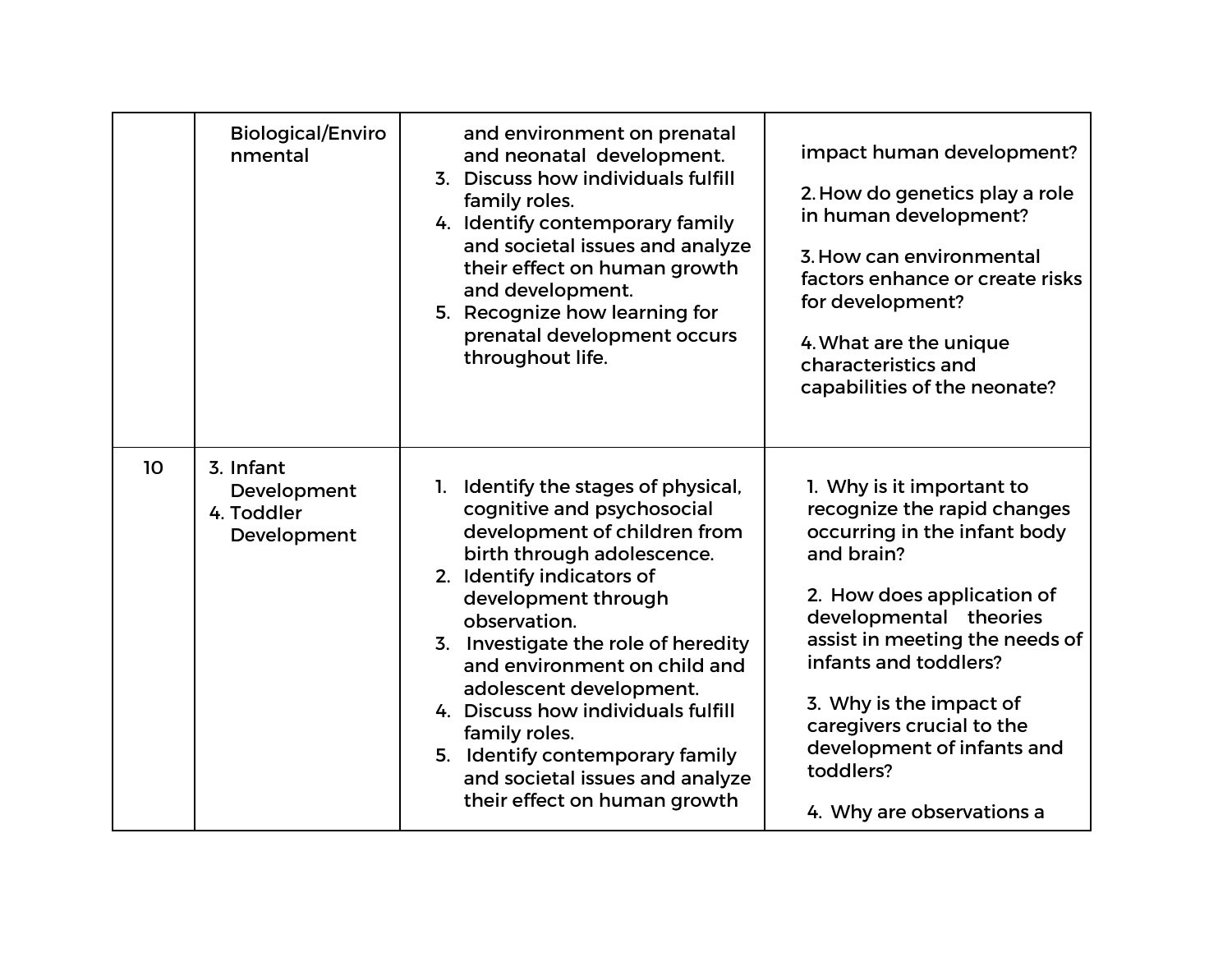|    |                                   | and development.<br>6. Recognize research and/or<br>theories on how culture and<br>experience affect responses to<br>exceptionalities and individual<br>differences among students.<br>7. Recognize how learning occurs                                                                                                                                                                                                                                 | vital tool to the<br>understanding of child<br>development?                                                                                                                                                                                                                                          |
|----|-----------------------------------|---------------------------------------------------------------------------------------------------------------------------------------------------------------------------------------------------------------------------------------------------------------------------------------------------------------------------------------------------------------------------------------------------------------------------------------------------------|------------------------------------------------------------------------------------------------------------------------------------------------------------------------------------------------------------------------------------------------------------------------------------------------------|
|    |                                   | throughout development.<br>8. Identify behaviors of students,<br>which enhance or impede<br>learning.<br>9. Perform formal and informal<br>guided observations using a<br>variety of data collection tools<br>and techniques.                                                                                                                                                                                                                           |                                                                                                                                                                                                                                                                                                      |
| 12 | 5. Early Childhood<br>Development | Identify the stages of physical,<br>1.<br>cognitive and psychosocial<br>development of children from<br>birth through adolescence.<br>2. Compare and contrast major<br>theories of child and<br>adolescent development.<br>3. Identify indicators of<br>development through<br>observation.<br>4. Compare and contrast<br>approaches to learning.<br>5. Identify contemporary family<br>and societal issues and analyze<br>their effect on human growth | 1. How does the application<br>of major theories extend<br>understanding of<br>developmental domains?<br>2. How do play experiences<br>strengthen all developmental<br>domains during early<br>childhood?<br>3. How is language<br>development enhanced or<br>impeded by the child's<br>environment? |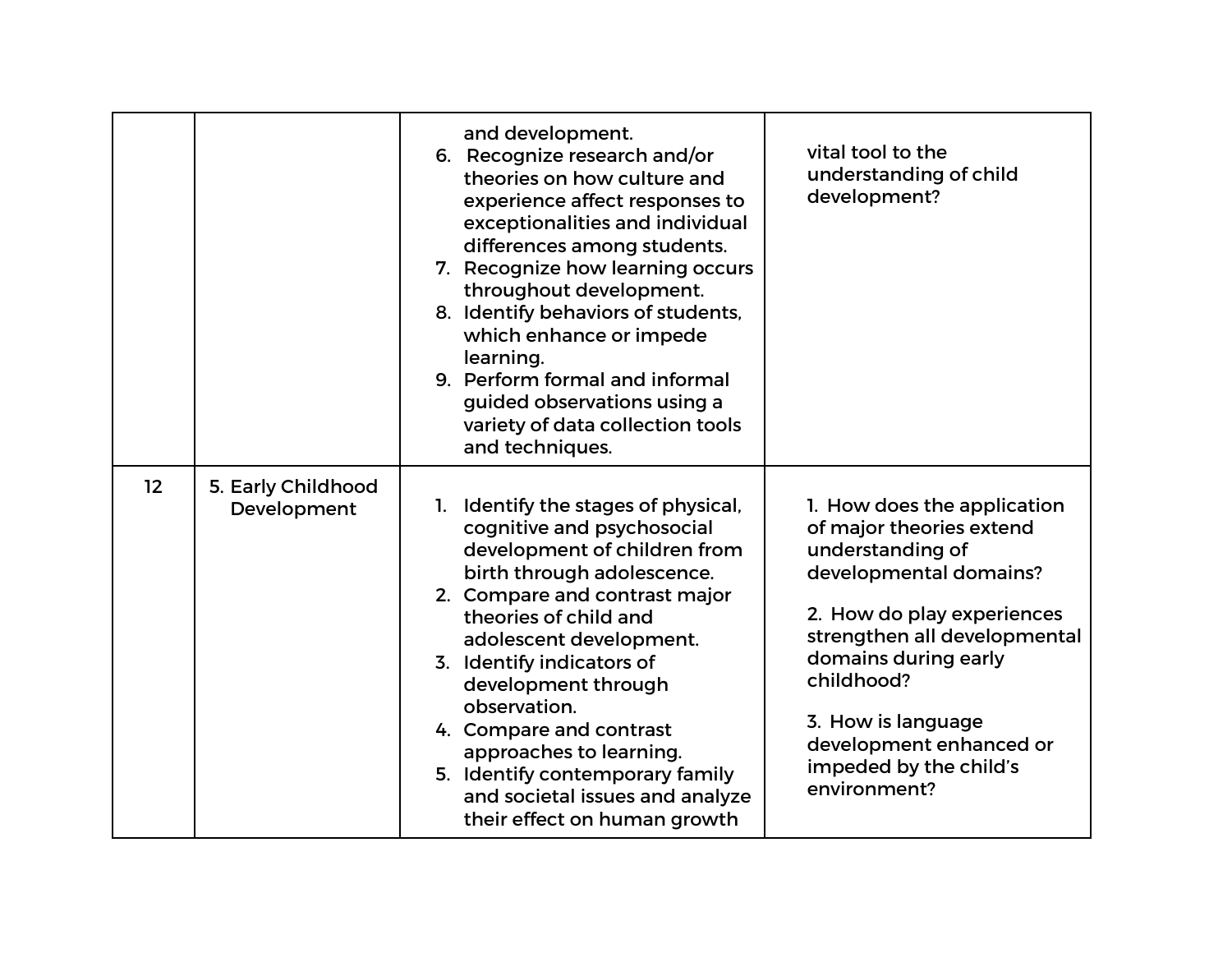|    |                                       | and development.<br>6. Name major categories of<br>exceptionalities (special needs)<br>in learning, including learning<br>disabilities, visual and<br>perceptual difficulties, talented<br>and gifted, and special physical<br>or mental challenges.<br>7. Recognize the multiplicity of<br>individual differences among<br>students, including learning<br>styles, strengths, and needs.<br>8. Recognize research and/or<br>theories on how culture and<br>experience affect responses to<br>exceptionalities and individual<br>differences among students.<br>9. Recognize how learning occurs<br>throughout development.<br>10. Identify behaviors of students,<br>which enhance or impede<br>learning.<br>11. Perform formal and informal<br>guided observations using a<br>variety of data collection tools<br>and techniques | 4. How does the variety of<br>environmental factors<br>contribute to individual<br>differences? |
|----|---------------------------------------|------------------------------------------------------------------------------------------------------------------------------------------------------------------------------------------------------------------------------------------------------------------------------------------------------------------------------------------------------------------------------------------------------------------------------------------------------------------------------------------------------------------------------------------------------------------------------------------------------------------------------------------------------------------------------------------------------------------------------------------------------------------------------------------------------------------------------------|-------------------------------------------------------------------------------------------------|
| 10 | 6. Middle<br>Childhood<br>Development | Identify the stages of physical,<br>1.<br>cognitive and psychosocial<br>development of children from<br>birth through adolescence.                                                                                                                                                                                                                                                                                                                                                                                                                                                                                                                                                                                                                                                                                                 | 1. How does a child's physical<br>development and health<br>issues impact all domains?          |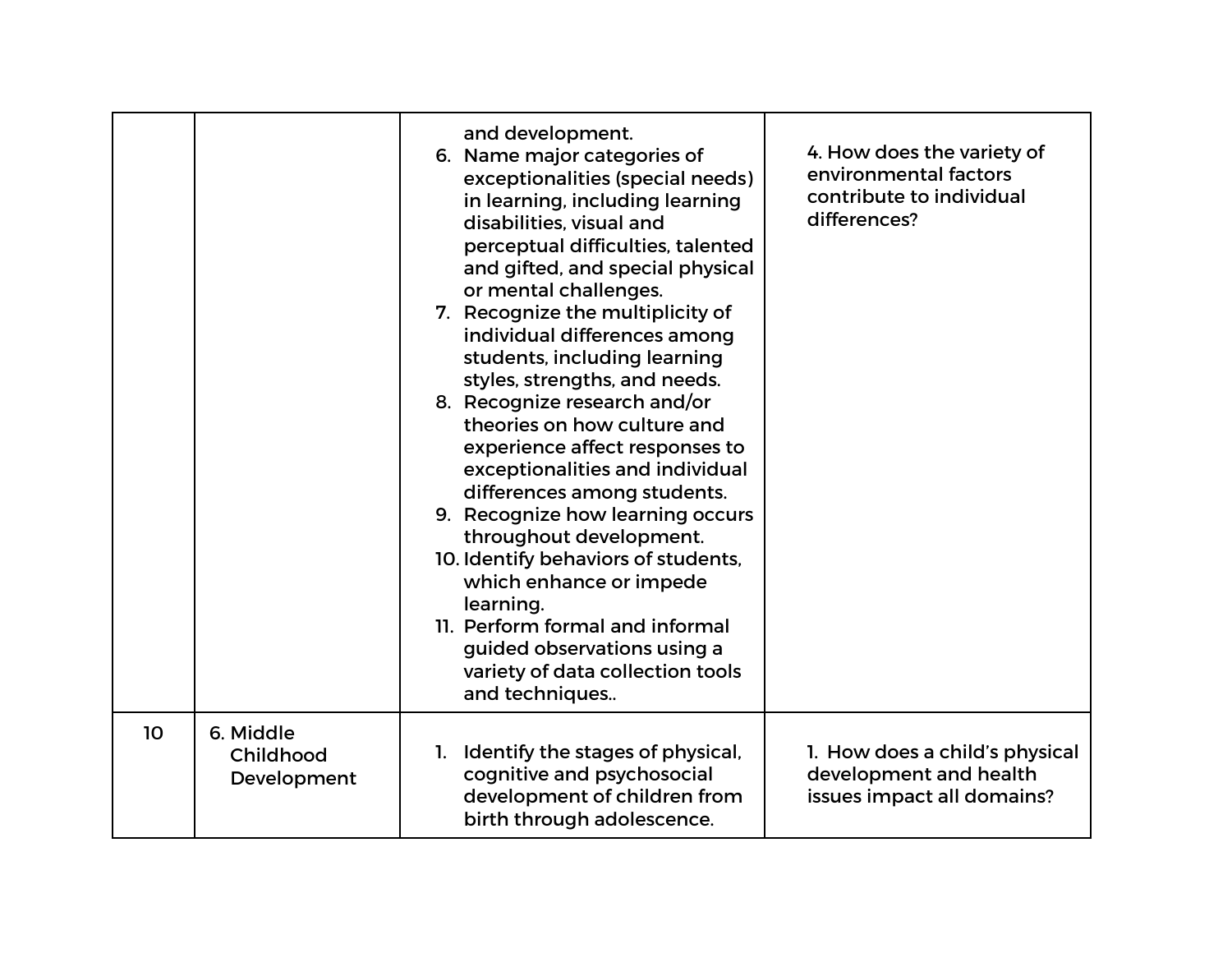| 2. Compare and contrast major<br>theories of child and<br>adolescent development.<br>3. Identify indicators of<br>development through<br>observation.<br>4. Compare and contrast<br>approaches to learning.<br>5. Identify contemporary family<br>and societal issues and analyze<br>their effect on human growth<br>and development.<br>6. Name major categories of<br>exceptionalities (special needs)<br>in learning, including learning<br>disabilities, visual and<br>perceptual difficulties, talented<br>and gifted, and special physical<br>or mental challenges.<br>7. Recognize the multiplicity of<br>individual differences among<br>students, including learning<br>styles, strengths, and needs.<br>8. Recognize research and/or<br>theories on how culture and<br>experience affect responses to<br>exceptionalities and individual<br>differences among students.<br>9. Recognize how learning occurs<br>throughout development.<br>10. Identify behaviors of students, | 2. What are the genetic and<br>environmental factors and<br>how do they influence a<br>child's learning ability and<br>cognitive development?<br>3. Why is family function<br>crucial for a child's well<br>being?<br>4. What are the reciprocal<br>effects that exist between<br>developmental domains and<br>self-understanding? |
|-----------------------------------------------------------------------------------------------------------------------------------------------------------------------------------------------------------------------------------------------------------------------------------------------------------------------------------------------------------------------------------------------------------------------------------------------------------------------------------------------------------------------------------------------------------------------------------------------------------------------------------------------------------------------------------------------------------------------------------------------------------------------------------------------------------------------------------------------------------------------------------------------------------------------------------------------------------------------------------------|------------------------------------------------------------------------------------------------------------------------------------------------------------------------------------------------------------------------------------------------------------------------------------------------------------------------------------|
|-----------------------------------------------------------------------------------------------------------------------------------------------------------------------------------------------------------------------------------------------------------------------------------------------------------------------------------------------------------------------------------------------------------------------------------------------------------------------------------------------------------------------------------------------------------------------------------------------------------------------------------------------------------------------------------------------------------------------------------------------------------------------------------------------------------------------------------------------------------------------------------------------------------------------------------------------------------------------------------------|------------------------------------------------------------------------------------------------------------------------------------------------------------------------------------------------------------------------------------------------------------------------------------------------------------------------------------|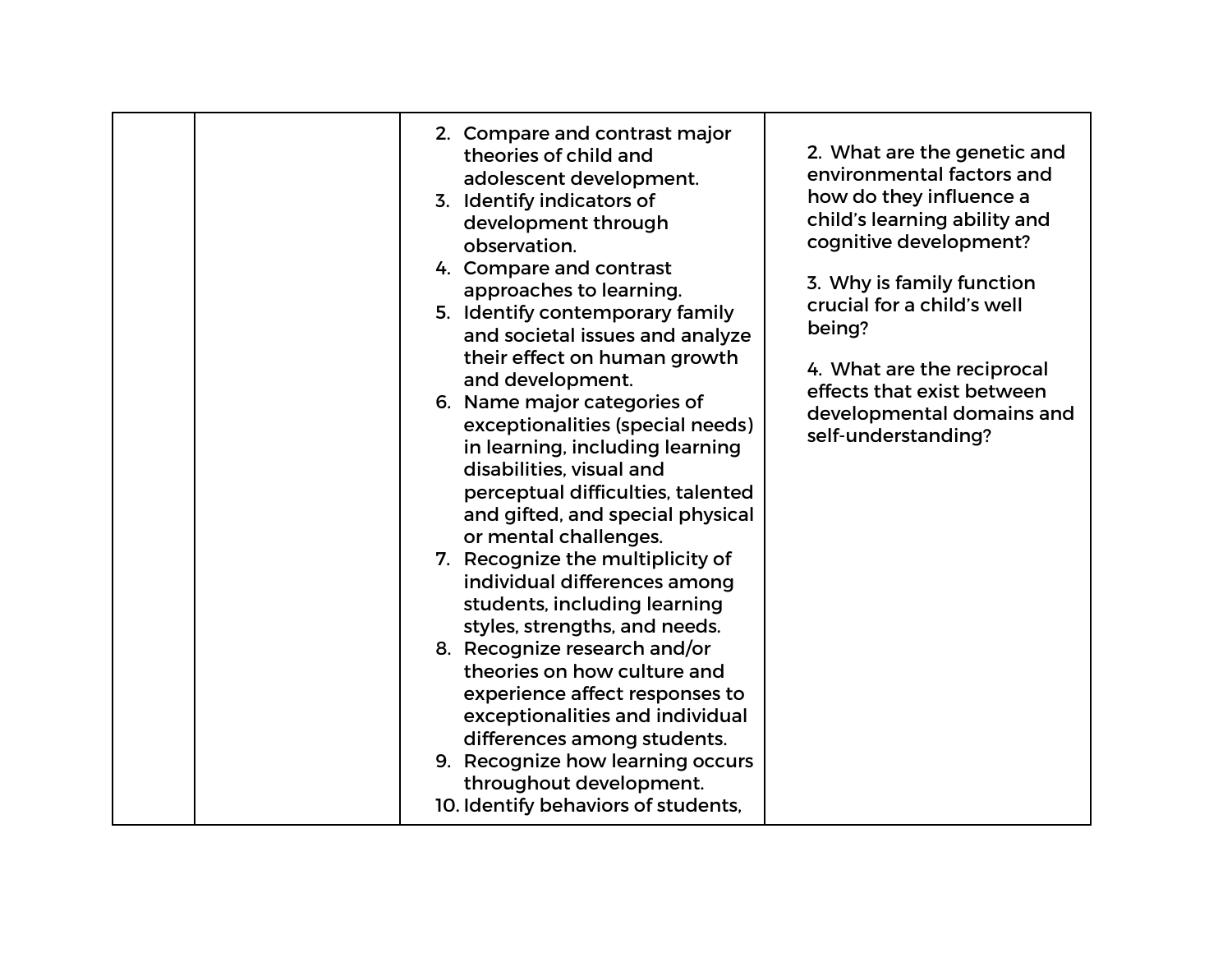|    |                              | which enhance or impede<br>learning.<br>11. Define, explain, and give<br>examples of critical thinking,<br>problem solving, and<br>performance skills.<br>12. Match the stages of<br>development to appropriate<br>activities showing critical<br>thinking, problem solving, and<br>performance skills.<br>13. Engage in critical thinking and<br>problem solving in a variety of<br>content areas.<br>14. Recognize how learning occurs<br>in them.<br>15. Perform formal and informal<br>guided observations using a<br>variety of data collection tools<br>and techniques. |                                                                                                                                                                                                              |
|----|------------------------------|-------------------------------------------------------------------------------------------------------------------------------------------------------------------------------------------------------------------------------------------------------------------------------------------------------------------------------------------------------------------------------------------------------------------------------------------------------------------------------------------------------------------------------------------------------------------------------|--------------------------------------------------------------------------------------------------------------------------------------------------------------------------------------------------------------|
| 14 | 7. Adolescent<br>Development | Identify the stages of physical,<br>1.<br>cognitive and psychosocial<br>development of children from<br>birth through adolescence.<br>2. Compare and contrast major<br>theories of child and<br>adolescent development.<br>3. Identify indicators of<br>development through<br>observation.                                                                                                                                                                                                                                                                                   | 1. How do bodily changes,<br>sexual maturation, and brain<br>development shape<br>adolescent behavior and<br>attitudes?<br>2. What biological and<br>environmental factors<br>directly affect the health and |